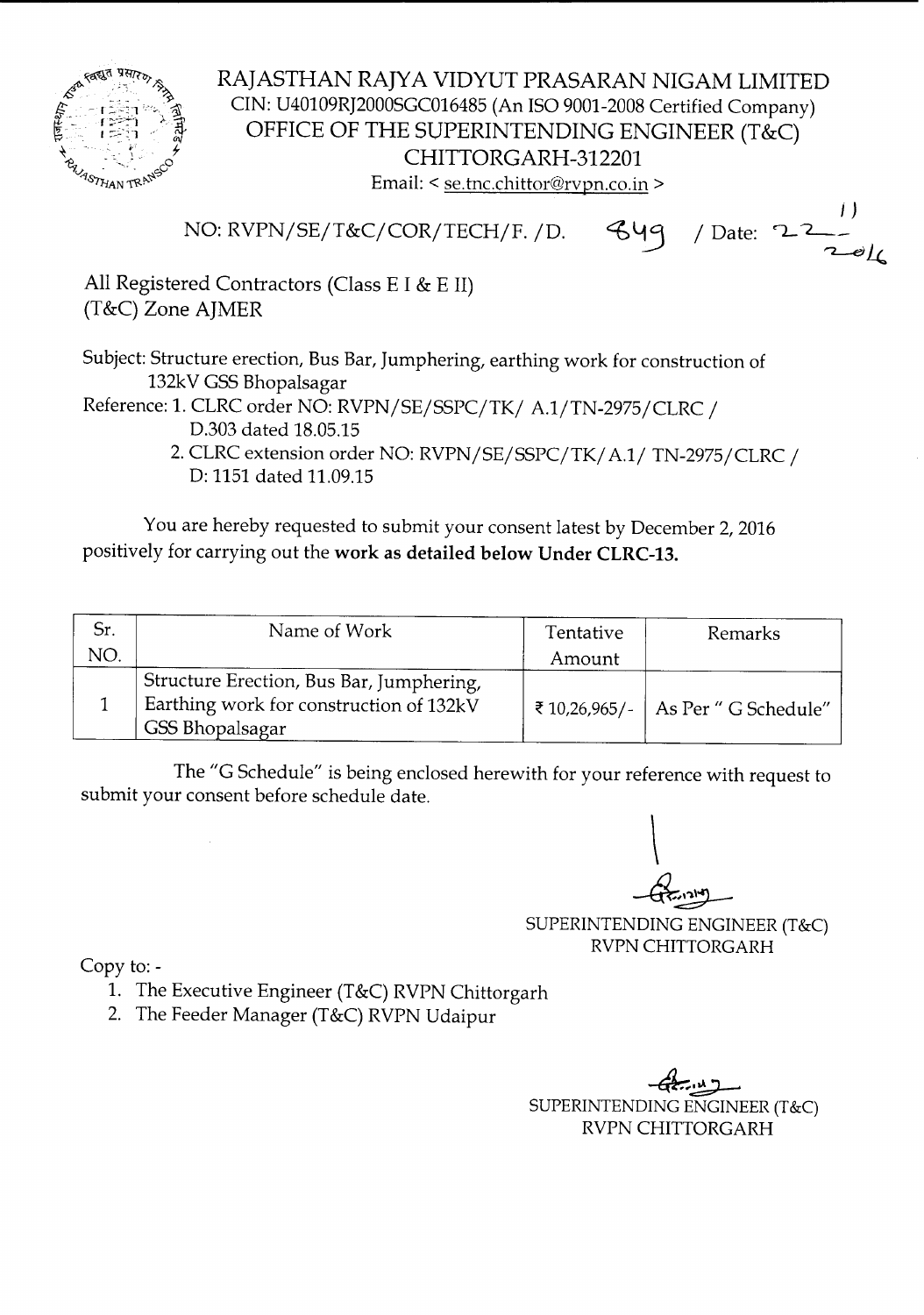## OFFICE OF THE ASSISTANT ENGINEER (T&C),RRVPNL ,CHITTORGARH RAJASTHAN RAJYA VIDYUT PRASARAN NIGAM LIMITED

## $\frac{1}{2}$ -Schedule of Structure erection, Bus bar , Jumpering , earthing work for constructin of 132 KV GSS Bhopalsagar

---------------------------------------------------------------- ----------- -- -- --------

me of scheme :- 132 KV GSS Bhopalsagar

DE.

Scheme Code:- CGSS/16.23

..

 $\sim$ 

 $x$ k Incharge :- AEN(T&C Schedule based on BSR-

|                                 | charge :- AEN(T&C),RRVPNL,Chittorgarh                                                                                                                                                                                                                                                                                                                                                                                                                                                                                                                                                                                |        |      | WBS Element :- CGSS/16.23.01 |                         |       |  |
|---------------------------------|----------------------------------------------------------------------------------------------------------------------------------------------------------------------------------------------------------------------------------------------------------------------------------------------------------------------------------------------------------------------------------------------------------------------------------------------------------------------------------------------------------------------------------------------------------------------------------------------------------------------|--------|------|------------------------------|-------------------------|-------|--|
|                                 | lule based on BSR-2011 for construction of GSS.                                                                                                                                                                                                                                                                                                                                                                                                                                                                                                                                                                      |        |      |                              |                         |       |  |
| SAP <sup>1</sup><br><b>CODE</b> | <b>DISCRIPTION</b>                                                                                                                                                                                                                                                                                                                                                                                                                                                                                                                                                                                                   | UNIT l | QTY. | RATE in<br>Rs.               | <b>AMOUNT</b><br>in Rs. |       |  |
|                                 | <b>EARTH-MESH WORK</b>                                                                                                                                                                                                                                                                                                                                                                                                                                                                                                                                                                                               |        |      |                              |                         |       |  |
|                                 | Laying of earth mesh with 25mm/28mm.Dia M.S.Rod at a depth of<br>0.80 meter from top level of foundation including excavation of<br>trench of required depth and back filling of the same transportation<br>of M.S.Rod from site store tolocation Welding of M.S.Rod along thr<br>length at crossinh and withearth electrodes as per drawing<br>application of bitumen compound and covering with bitumen<br>impregnated tape on all welding joints for thr type of soil prevalent<br>at 0.80 meter below top level of foundation (M.S. Rod of above size<br>& M.S. flat as required shall be made avilable by RVPN) |        |      |                              |                         |       |  |
|                                 | (b) In case electrciy is made avalible by RVPN without Charges                                                                                                                                                                                                                                                                                                                                                                                                                                                                                                                                                       |        |      |                              |                         |       |  |
|                                 | PRJ1238 (i) Normal Dry soil                                                                                                                                                                                                                                                                                                                                                                                                                                                                                                                                                                                          | Mtrs.  | 1200 | 8                            |                         | 21600 |  |
|                                 | PRJ1239 (ii) Murram/Black cottan/hard soil/Dense soil                                                                                                                                                                                                                                                                                                                                                                                                                                                                                                                                                                | Mtrs.  | 900  | 19                           |                         | 17100 |  |
|                                 | PRJ1240 (iii) Soft rock/disintegrted rock                                                                                                                                                                                                                                                                                                                                                                                                                                                                                                                                                                            | Mtrs.  | 250  | 26                           |                         | 6500  |  |
|                                 | PRJ1242 (iv) Hard rock (Blasting Prohibited)                                                                                                                                                                                                                                                                                                                                                                                                                                                                                                                                                                         | Mtrs.  | 501  | 45                           |                         | 2250  |  |
|                                 | Laying of earthing risers with 50X6mm/50X10mm/50X12mm size<br>M.S.Flat at a depth of .80meter from top level of foundations,<br>including exqavation of trench of required depth and back filling of<br>$\mathcal{L}$ and $\mathcal{L}$ and $\mathcal{L}$ and $\mathcal{L}$ and $\mathcal{L}$ and $\mathcal{L}$ and $\mathcal{L}$ and $\mathcal{L}$ and $\mathcal{L}$ and $\mathcal{L}$ and $\mathcal{L}$ and $\mathcal{L}$ and $\mathcal{L}$ and $\mathcal{L}$ and $\mathcal{L}$ and $\mathcal{L}$ and $\mathcal{L}$ and                                                                                            |        |      |                              |                         |       |  |

| impregnated tape on all welding joints, painting of all surfaces of<br>risers above ground level with red oxide and green paint for all type<br>of soil prevalent at 0.80meter below top level of foundation (M.S.<br>Rod of above size & M.S. flat as required shall be made avitable by<br>RVPN)<br>(b) In case electroly is made avalible by RVPN without Charges<br>PRJ1258 (i) Normal Dry soil<br>Mtrs.<br>900<br>20<br>PRJ1259 (ii) Murram/Black cottan/hard soil/Dense soil<br>200<br>Mtrs.<br>21<br>PRJ1260 (iii) Soft rock/disintegrted rock<br>Mtrs.<br>100<br>29<br>PRJ1262 (iv) Hard rock (Blasting Prohibated)<br>Mtrs.<br>49<br>50<br>Placing /driving of earth electrode of 25/28 mm dia M.S. Rod of<br>length 3.30 meter (approx.) to a depth -3.80 meters from the top<br>level of foundatin, including excavation of pit as per required and<br>back filling of the same, transportation of M.S.Rod from site store to |       |
|------------------------------------------------------------------------------------------------------------------------------------------------------------------------------------------------------------------------------------------------------------------------------------------------------------------------------------------------------------------------------------------------------------------------------------------------------------------------------------------------------------------------------------------------------------------------------------------------------------------------------------------------------------------------------------------------------------------------------------------------------------------------------------------------------------------------------------------------------------------------------------------------------------------------------------------|-------|
|                                                                                                                                                                                                                                                                                                                                                                                                                                                                                                                                                                                                                                                                                                                                                                                                                                                                                                                                          |       |
|                                                                                                                                                                                                                                                                                                                                                                                                                                                                                                                                                                                                                                                                                                                                                                                                                                                                                                                                          |       |
|                                                                                                                                                                                                                                                                                                                                                                                                                                                                                                                                                                                                                                                                                                                                                                                                                                                                                                                                          |       |
|                                                                                                                                                                                                                                                                                                                                                                                                                                                                                                                                                                                                                                                                                                                                                                                                                                                                                                                                          |       |
|                                                                                                                                                                                                                                                                                                                                                                                                                                                                                                                                                                                                                                                                                                                                                                                                                                                                                                                                          | 18000 |
|                                                                                                                                                                                                                                                                                                                                                                                                                                                                                                                                                                                                                                                                                                                                                                                                                                                                                                                                          | 4200  |
|                                                                                                                                                                                                                                                                                                                                                                                                                                                                                                                                                                                                                                                                                                                                                                                                                                                                                                                                          | 2900  |
|                                                                                                                                                                                                                                                                                                                                                                                                                                                                                                                                                                                                                                                                                                                                                                                                                                                                                                                                          | 2450  |
| location, cutting of M.S. Rod to desired length preparation of one<br>end as spike if necessary, welding of earth electrode to earth mesh of<br>M.S. Rod as per drawing, application of bitumen compound and<br>(b) In case electrciy is made avalible by RVPN without Charges                                                                                                                                                                                                                                                                                                                                                                                                                                                                                                                                                                                                                                                           |       |
| PRJ1278 (i) Normal Dry soil<br>Nos.<br>30 <sup>1</sup><br>150                                                                                                                                                                                                                                                                                                                                                                                                                                                                                                                                                                                                                                                                                                                                                                                                                                                                            | 4500  |
| PRJ1279 (ii) Murram/Black cottan/hard soil/Dense soil<br>Nos.<br>30<br>250                                                                                                                                                                                                                                                                                                                                                                                                                                                                                                                                                                                                                                                                                                                                                                                                                                                               | 7500  |
| PRJ1280 (iii) Soft rock/disintegrted rock<br>Nos.<br>20<br>400                                                                                                                                                                                                                                                                                                                                                                                                                                                                                                                                                                                                                                                                                                                                                                                                                                                                           |       |
| PRJ1282 (iv) Hard rock (Blasting Prohibated)<br>Nos.<br>10 <sup>1</sup><br>794                                                                                                                                                                                                                                                                                                                                                                                                                                                                                                                                                                                                                                                                                                                                                                                                                                                           | 8000  |

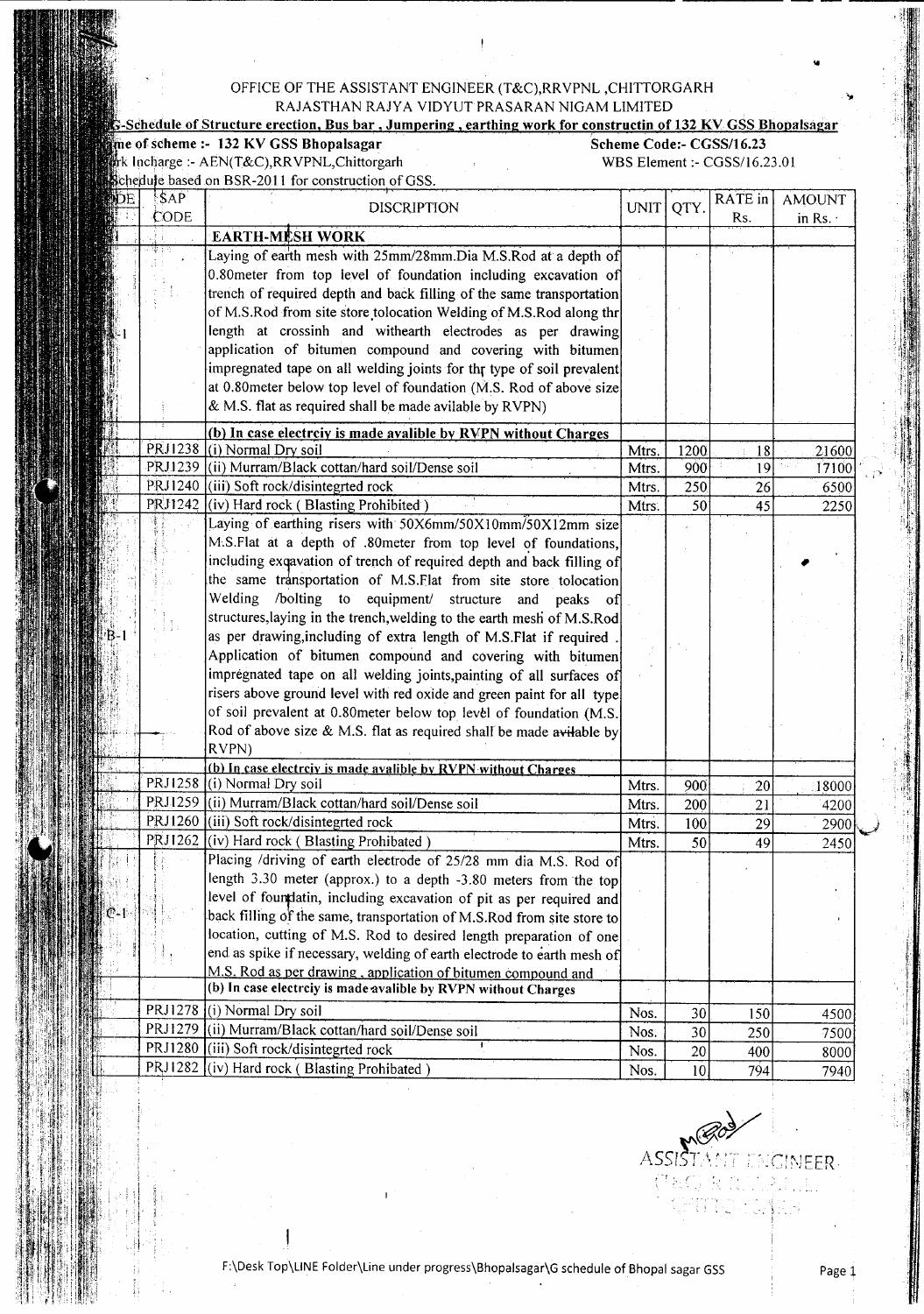|    |         |                                                                                                                               |              |      | RATE in                             | <b>AMOUNT</b> |
|----|---------|-------------------------------------------------------------------------------------------------------------------------------|--------------|------|-------------------------------------|---------------|
| DЕ | SAP     | <b>DISCRIPTION</b>                                                                                                            | UNIT         | QTY. | Rs.                                 | in Rs.        |
|    | CODE    | <b>STRUCTURES</b>                                                                                                             | MT           | 90   | 1744                                | 156960        |
|    |         | SUB-STATION STEEL<br>OF<br><b>ERECTION</b>                                                                                    |              |      |                                     |               |
|    |         | colums, beams lighting mast and equipment structure (excluding                                                                |              |      |                                     |               |
|    |         | Circuit Breakers and Capacitor Banks) of all types including                                                                  |              |      |                                     |               |
|    |         | transportation of structure members, nuts & bolts, washers, etc. from                                                         |              |      |                                     |               |
|    | PRJ1306 | site store to locations as required .Their assembly placing on<br>foundation , foxing of template with foundation bolts<br>as |              |      |                                     |               |
|    |         | required, lavelling and preparing for grouting as required but                                                                |              |      |                                     |               |
|    |         | excluding grouting, erection after grouting and tightining & punching                                                         |              |      |                                     |               |
|    |         | of nuts &bolts (Maximum Height of structures up to 20 meters)                                                                 |              |      |                                     |               |
|    |         |                                                                                                                               |              |      |                                     |               |
|    |         | <b>BUS-BAR WORK</b>                                                                                                           |              |      |                                     |               |
|    |         | Stringing of 220KV, 132KV, 33KV & 11KV Bus Bar of ACSR                                                                        |              |      |                                     |               |
|    |         | conductor, including transpotation of conductor , disc insulator                                                              |              |      |                                     |               |
|    |         | cleanoing and assembly of disc insulators as required along with                                                              |              |      |                                     |               |
|    |         | fitting of bolted type or compression type tension hardware as made                                                           |              |      |                                     |               |
|    |         | available (compression machine shall be provided by RVPN on rent                                                              |              |      |                                     |               |
|    |         | free basis), making up at one end stringing of conductors between the                                                         |              |      |                                     |               |
|    |         |                                                                                                                               | Section      | 5    | 875                                 | 4375          |
|    | PRJ1307 | (i) Single ACSR Panther                                                                                                       | Section      |      | 1019                                | 7133          |
|    | PRJ1308 | (ii) Single ACSR Zebra<br>JUMPERS OF ACSR CONDUCROR (3Nos., Y-type) between                                                   |              |      |                                     |               |
|    |         | bus to equipment or between equipment to equipment bus to bus,                                                                |              |      |                                     |               |
|    |         | including transportation of conductor, dise insulatores and hardwere                                                          |              |      |                                     |               |
|    |         | from site stores to location, cleaning and assembly of dise insulators                                                        |              |      |                                     |               |
|    |         | as required, cutting required length of conductors, making                                                                    |              |      |                                     |               |
|    |         | connections, fixing of spacer, T- clamps as required tightening of                                                            |              |      |                                     |               |
|    |         | clamps/ connectors, dressing etc. for three phase                                                                             |              |      |                                     |               |
|    |         |                                                                                                                               | Set          | 180  | 250                                 | 45000         |
|    | PRJ1312 | (ii) Single AGSR Zebra/ Panther conductor<br>STRINGING OF EARTH WIRE (Size 7/3.15mm ) including                               | Each         | 60   | 219                                 | 13140         |
|    |         | transporation of earth wire, tension hardwere etc. from site to                                                               |              |      |                                     |               |
|    |         | locations.laying and cutting required length of earth wire fitting of                                                         |              |      |                                     |               |
|    | PRJ1316 | bolted type or compression type hardware as made avaible (                                                                    |              |      |                                     |               |
|    |         | compression machine shall be provided by RVPN on rent free basis)                                                             |              |      |                                     |               |
|    |         | <b>ERECTION OF SUB-STATION EQUIPMENTS</b>                                                                                     |              |      |                                     |               |
| 5ء |         | Errection of current Transformer/Potential Transformer/ Capacitive                                                            |              |      |                                     |               |
|    |         | voltage Transformer with clamps & connectors on already erected                                                               |              |      |                                     |               |
| В  |         | steel structure including transportation from site store to locations,                                                        |              |      |                                     |               |
|    |         | fabrication of base frame, fixing of terminal connectors, tightening of                                                       |              |      |                                     |               |
|    |         | nuts & bolts etc. complete in all respect.                                                                                    |              |      |                                     |               |
|    | PRJ1320 | (ii) 132KV CT/ PT / CVT                                                                                                       | Nos.         | 15   | 1063                                | 15945         |
|    | PRJ1321 | (iii) 33KV or 11KV CT/ PT / CVT                                                                                               | Nos.         | 27   | 400                                 | 10800         |
|    |         | Errection of Lightening Assestor on already erected steel structure                                                           |              |      |                                     |               |
|    |         | including transportation of Lightening Assestor ,clamps &                                                                     |              |      |                                     |               |
|    |         | connectors, surge counter etc. from site store to locations, fabrication                                                      |              |      |                                     |               |
|    |         | of base frame, fixing of terminal connectors, tightening of nuts $\&$                                                         |              |      |                                     |               |
|    |         | bolts etc. conplete in all respect.                                                                                           |              |      |                                     |               |
|    |         |                                                                                                                               |              |      |                                     |               |
|    | PRJ1324 | $(iii)$ 132KV                                                                                                                 | Nos.<br>Nos. |      | 1069<br>6<br>238<br>$\overline{21}$ | 6414<br>4998  |

**All Controller** 

 $r^{100}$  $\lambda$ ssistant engin<mark>eer</mark>

 $\cdot$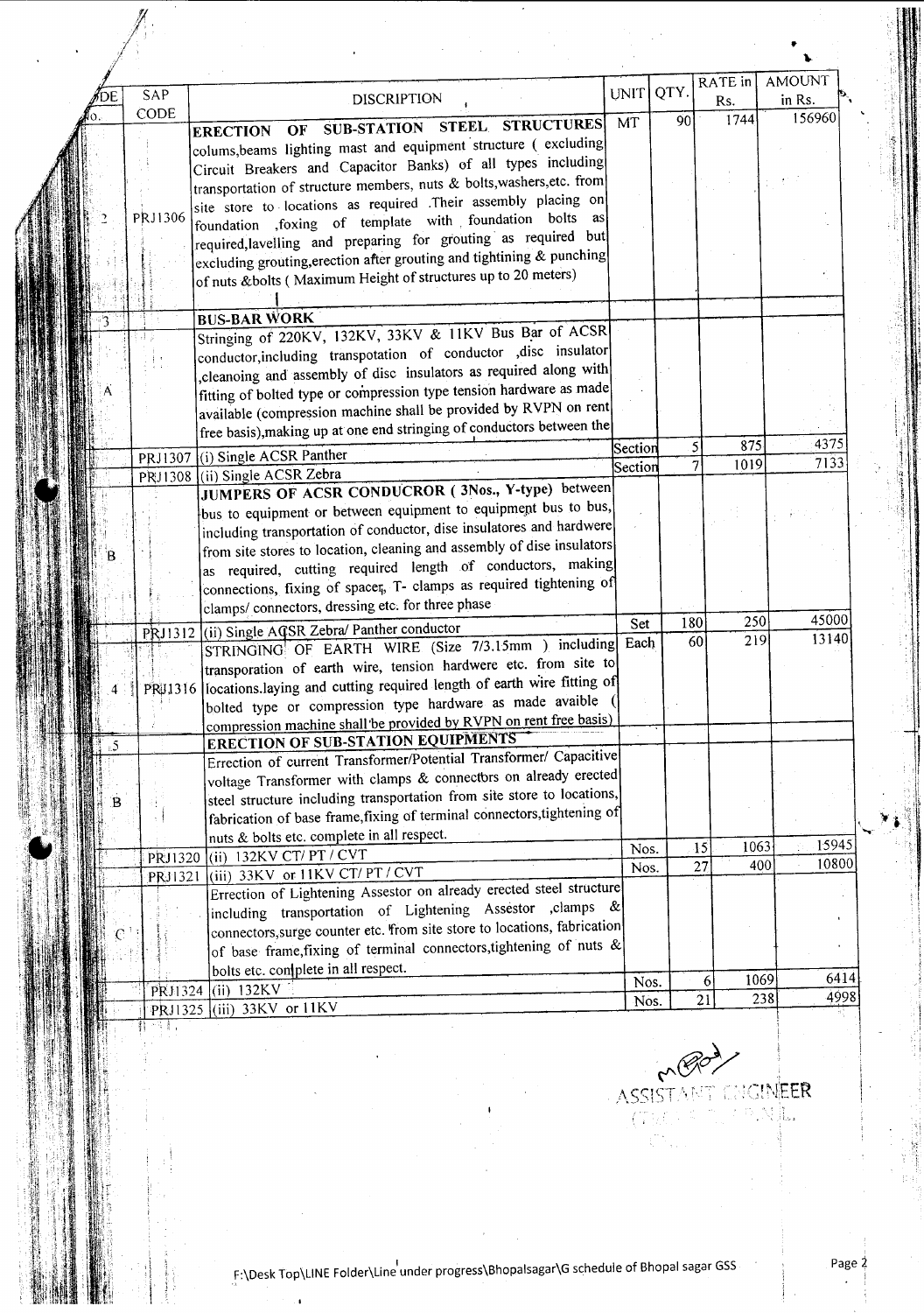| DE | SAP<br><b>CODE</b> | <b>DISCRIPTION</b>                                                        | UNIT | QTY. | RATE in<br>Rs. | <b>AMOUNT</b><br>in Rs. |
|----|--------------------|---------------------------------------------------------------------------|------|------|----------------|-------------------------|
|    |                    | Erection of isolators on already erected steel structure including        |      |      |                |                         |
|    |                    |                                                                           |      |      |                |                         |
|    |                    | transportation of frame Pis. Contacts, Machanism- box clamps &            |      |      |                |                         |
|    |                    | connectors, etc. from site store to locations. Minor fabrication as       |      |      |                |                         |
|    |                    | fixing<br>required,<br>and<br>of<br>terminal<br>connectors,<br>etc.       |      |      |                |                         |
|    |                    | adjustment/alignment of isolator and its earth blade if provided for      |      |      |                |                         |
|    |                    | their smooth operation and adjustment if required after jumpering.        |      |      |                |                         |
|    |                    | (ii) 132 KV                                                               |      |      |                |                         |
|    | PRJ1330            | a) With Out Earth Blade                                                   | Nos. | 7    | 1950           | 13650                   |
|    | PRJ1331            | a) With Single Earth Blade                                                | Nos. | 2    | 2288           | 4576                    |
|    |                    | d) Tendum                                                                 | Nos. | 0    | 2288           |                         |
|    |                    | $(ii)$ 33/11 KV                                                           |      |      |                |                         |
|    | <b>PRI1333</b>     | a) With Out Earth Blade                                                   | Nos. | 18   | 688            | 12384                   |
|    | PRJ1334            | a) With Single Earth Blade                                                | Nos. | 6    | 1025           | 6150                    |
|    |                    | Erection of Wave trap on already errected structure beam including        |      |      |                |                         |
| Е  |                    | transportation of wave trap , disc insulators, hardware, clamps and       |      |      |                |                         |
|    |                    | connectors etc form site store to locations, cleaning &assembly           |      |      |                |                         |
|    | PRJ1336            | (ii)<br>132 KV                                                            | Nos. | 2    | 450            | 900                     |
|    |                    | Erection of 132KV Circuit breakers, including transportation of Nos.      |      |      | 11438          | 34314                   |
|    |                    | equipment, structure member, nuts&bolts, clamps&connectors,               |      |      |                |                         |
|    |                    |                                                                           |      |      |                |                         |
|    |                    | accessoriesetc. From site store to location, assembly of support          |      |      |                |                         |
|    |                    | structure, their placing on foundation, levelling and preparing for       |      |      |                |                         |
|    |                    | grouting as required, but excluding grouting, assembly/placing of         |      |      |                |                         |
|    | PRJ1339            | support columns/poles, mechanismbox/controlcubicle and other              |      |      |                |                         |
|    |                    | accessories as per manufacturer's drawings, fiiting of SF6 gas            |      |      |                |                         |
|    |                    | pieline, fabricaion of air /oil pipeline as reqd., electrical wiring from |      |      |                |                         |
|    |                    | pole to control cable, fixing of terminal connectors as reqd., but        |      |      |                |                         |
|    |                    | excluding commissioning of CB for all types of operating                  |      |      |                |                         |
|    |                    | mechanism as reqd.                                                        |      |      |                |                         |
|    |                    | Erection of 13/11KV Circuit breakers, including transportation of Nos.    |      | 8    | 5563           | 44504                   |
|    |                    | equipment, structure member, nuts&bolts, clamps&connectors etc.           |      |      |                |                         |
|    |                    | from site store to location, assembly of support structure, their         |      |      |                |                         |
|    |                    | placing on foundation, levelling and preparing for grouting as            |      |      |                |                         |
|    | PRJ1340            | required, but excluding grouting, assembly/placing of poles,              |      |      |                |                         |
|    |                    | mechanism box etc. on support structure as per manufacturer's             |      |      |                |                         |
|    |                    | drawings, fiiting of terminal connectors etc., but excluding              |      |      |                |                         |
|    |                    | commissioning of CB.                                                      |      |      |                |                         |
|    |                    | Erection of Post insulators on already erected structures including       |      |      |                |                         |
|    |                    |                                                                           |      |      |                |                         |
|    |                    | transporation of Pls nut & bolts, clamps & connectors, etc from site      |      |      |                |                         |
|    |                    | store to locations, fabrication of base frame & assemble if required,     |      |      |                |                         |
|    |                    | fixing of clamps. Etc.                                                    |      |      |                |                         |
|    | PRJ1343            | (ii) 132 KV                                                               | Nos. | 82   | 500            | 41000                   |
|    | PRJ1344            | (iii) 33KV or 11KV                                                        | Nos. | 222  | 56             | 12432                   |
|    |                    | Erection of Control & Relay Panels complete in all respects               |      |      |                |                         |
|    |                    |                                                                           |      |      |                |                         |
|    |                    | including transportation form site store to control room ,placing on      |      |      |                |                         |
|    |                    | foundation /cable trench as per layout "interconnection between           |      |      |                |                         |
|    |                    | control & relay panels, fixing of side /top covers and doors, earthing    |      |      |                |                         |
|    |                    | to existing earth strip in control room connection of bus wiring to       |      |      |                |                         |
|    |                    | existing panel and between control and relay panel as required.           |      |      |                |                         |
|    |                    |                                                                           |      |      |                |                         |
|    | PRJ1351            | (i) 2 X 2 Duplex Panel                                                    | Nos. | 3    | 1894           |                         |
|    | PRJ1352            | (ii) Duplex Panel                                                         | Nos. | 4    | 950            | 5682<br>3800            |

 $\frac{1}{2}$ 

 $\epsilon^{\rm eff}$ 

 $\frac{1}{2}$ 

**-------------------------------------------------------------------.** -----



.i:1 I

Expertise

i',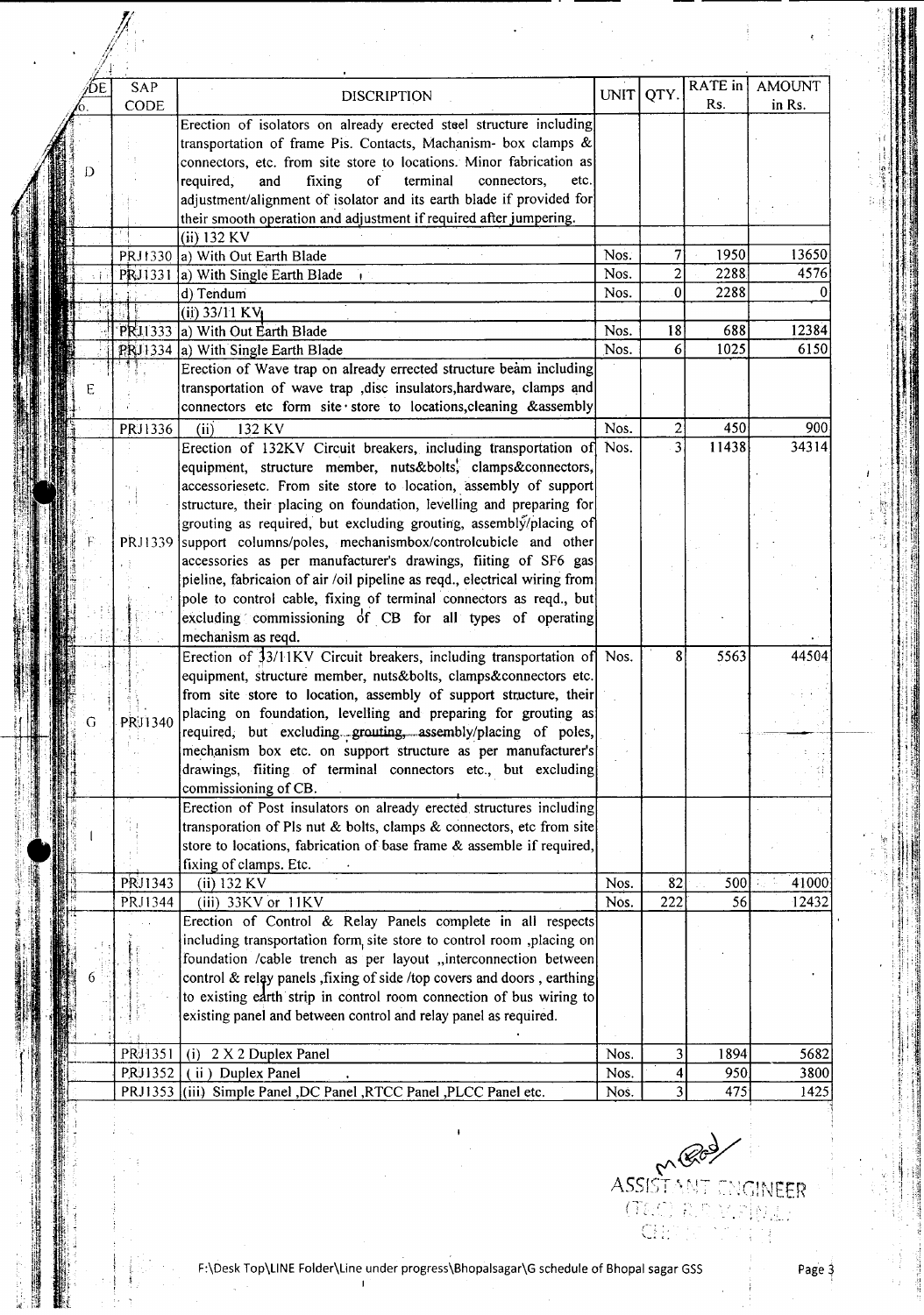| ∕iDE            | <b>SAP</b> | <b>DISCRIPTION</b>                                                                                                                   | UNIT  |      | <b>RATE</b> in | <b>AMOUNT</b> |
|-----------------|------------|--------------------------------------------------------------------------------------------------------------------------------------|-------|------|----------------|---------------|
|                 | CODE       |                                                                                                                                      |       | QTY. | Rs.            | in Rs.        |
|                 | PRJ1354    | (iv) L.T.Panel                                                                                                                       | Nos.  |      | 1306           | 1306          |
|                 |            | Erection of Marshalling Kiosk/Line Matching Unit (LMU) / Line                                                                        |       |      |                |               |
|                 |            | Matching & Distribution unit ( LMDU) complete in all respects                                                                        |       |      |                |               |
|                 |            | including transporation to site to location, Placing<br>on                                                                           |       |      |                |               |
|                 |            | foundation/cable trench as per lay out, preparing for grouting etc.                                                                  |       |      |                |               |
|                 | PRJ1355    | (i) 220KV or 132 KV Marshelling Kiosk                                                                                                | Nos.  | 3    | 281            | 843           |
|                 | PRJ1356    | (ii) 33Kv & 11 Kv Marshalling Kiosk                                                                                                  | Nos.  | 5    | 144            | 720           |
|                 |            | Erection of Battery Charger complete in all terpect including                                                                        |       |      |                |               |
|                 |            | transportation fronm site store to location, placing on foundation                                                                   |       |      |                |               |
|                 |            | cable trench as per layout etc.                                                                                                      |       |      |                |               |
|                 | PRJ1359    | (ii) 110Volts DC,200AH                                                                                                               | Nos.  |      | 950            | 950           |
| Q               |            | <b>BATTERY SET</b>                                                                                                                   |       |      |                |               |
|                 |            | Assembly erection and commissioning of Maintenance free VRLA                                                                         |       |      |                |               |
|                 |            | type Battery set including transporation of cells, battery stand                                                                     |       |      |                |               |
|                 |            | nuts&bolts etc.from site store to battery room assembly of stand,                                                                    |       |      |                |               |
|                 |            | placing the cells on stand, making their interconnection charging and                                                                |       |      |                |               |
|                 |            | final charging as per procedure recommended by battery                                                                               |       |      |                |               |
|                 |            | manufacturer                                                                                                                         |       |      |                |               |
|                 |            | a) if electricity is available & arranged RVPN without charges                                                                       |       |      |                |               |
|                 | PRJ1372    | (ii) 110Volts DC,200AH                                                                                                               | Nos.  |      | 6031           |               |
| $\overline{10}$ |            | <b>LAYING AND TERMINATION OF CABLES</b>                                                                                              |       |      |                | 6031          |
| A               |            | <b>Control Cable</b>                                                                                                                 |       |      |                |               |
|                 |            | (i) Laying of PVC insulated unarmoured armoured control cables of                                                                    |       |      |                |               |
|                 |            | 1.1 KV grade with copper conductor in cable trench as per                                                                            |       |      |                |               |
|                 |            | specification as required including transporation of cable drum from                                                                 |       |      |                |               |
|                 |            | site to store to location laying in cable trenches, cutting to required                                                              |       |      |                |               |
|                 |            | length, placing them on cable racks/cable trays cable batten $\&$                                                                    |       |      |                |               |
|                 |            | dressing including removing and re-fixing trench covers as required,                                                                 |       |      |                |               |
|                 |            | making nenecessary connections, testing cable making on both the                                                                     |       |      |                |               |
|                 |            | tremination ends. etc. as per required for all size from 2cX2.5sq.mm.                                                                |       |      |                |               |
|                 |            | to 20c x 2.5 sq.mm 4cx4sq.mm. and 4cx6sq.mm.                                                                                         |       |      |                |               |
|                 |            |                                                                                                                                      |       |      |                |               |
|                 |            | PRJ1381 a) Unarmoured control cables.                                                                                                | Mtrs. | 7000 |                |               |
|                 |            | (ii) Fixing of control cable in position withsingle compression nickel                                                               |       |      |                | 28000         |
|                 |            | plated brass cable glands confirming to IS:12943 & having three                                                                      |       |      |                |               |
|                 |            | metal washers and one rubber ring, including preparation of cable                                                                    |       |      |                |               |
|                 |            | and drilling of corresponding holes in gland plates etc.as required $\&$                                                             |       |      |                |               |
|                 |            | including cost of cable glands for each gland fo size.                                                                               |       |      |                |               |
|                 |            | PRJ1383 a) 19 sq.mm. unamoured control cables                                                                                        |       |      |                |               |
|                 |            | PRJ1385 c) 25 sq.mm. unamoured control cables                                                                                        | Nos.  | 350  | 33             | 11550         |
|                 |            | PRJ1387 e) 32 sq.mm. unamoured control cables                                                                                        | Nos.  | 100  | 50             | 5000          |
|                 |            | (iii) Termination of wire of cables with copper counductor using                                                                     | Nos.  | 50   | 72             | 3600          |
|                 |            | copper terminal ends9Pin or ring type as required of Dowell's or                                                                     |       |      |                |               |
|                 |            | equivalent make as approved by Engineer - in-Charge dully crimped                                                                    |       |      |                |               |
|                 |            | with crimping tool ,including making wire end ready for all wires for                                                                |       |      |                |               |
|                 |            | each cable at both ends for cable of the following sizes.                                                                            |       |      |                |               |
|                 |            | PRJ1389 a)2CX2.5sq.mm                                                                                                                |       |      |                |               |
|                 |            | PRJ1391 b) 4CX2.5sq.mm                                                                                                               | Each  | 100  | 16             | 1600          |
|                 |            | PRJ1394 c) 12Cx2.5sq.mm                                                                                                              | Each  | 400  | 32             | 12800         |
|                 |            | PRJ1396 d)18CX2.5sq.mm                                                                                                               | Each  | 100  | 96             | 9600          |
|                 |            |                                                                                                                                      | Each  | 50   | 143            | 7150          |
|                 |            | In case all the wires of any cable are not terminated, then a<br>deduction at the rate of Rs. 5.00 shall be made for each and of the |       |      |                |               |
|                 |            |                                                                                                                                      |       |      |                |               |

F:\Desk Top\LlNE Folder\Line under progress\Bhopalsagar\Gschedule of Bhopal sagar GSS Page4

 $\mathbf{I}$ 

VEER